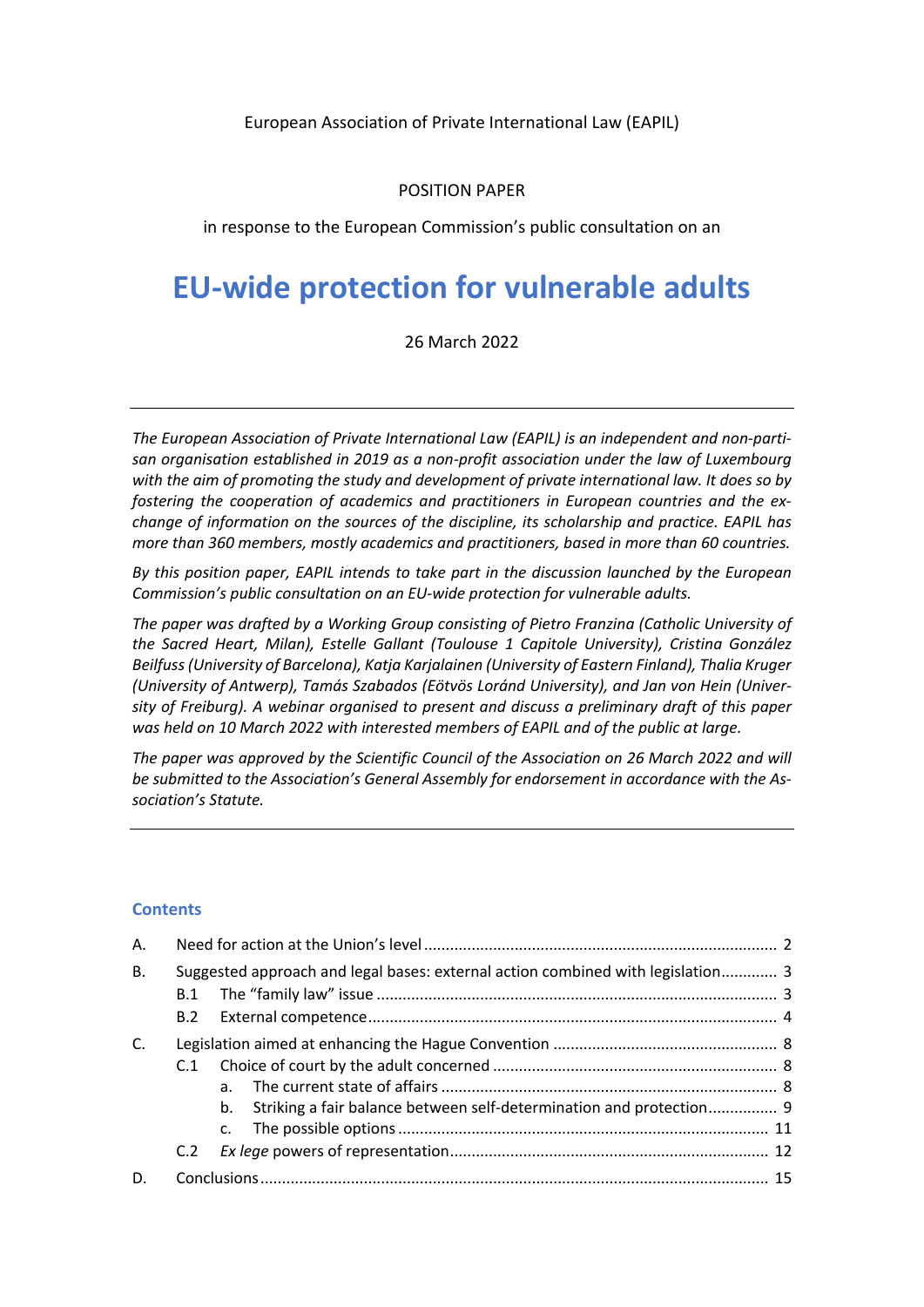#### **A. Need for action at the Union's level**

- 1. The European Union and its Member States are parties to the United Nations Convention on the Rights of Persons with Disabilities (UNCRPD). As stated in Article 12(2), "persons with disabilities enjoy legal capacity on an equal basis with others in all aspects of life". Pursuant to Article 12(3), the Union and its Member States must "take appropriate measures to provide access by persons with disabilities to the support they may require in exercising their legal capacity" on an equal basis with others". As clarified in Article 12(4), the measures that relate to the exercise of legal capacity must "provide for appropriate and effective safeguards to prevent abuse in accordance with international human rights law". The said safeguards must ensure, *inter alia*, that "measures relating to the exercise of legal capacity respect the rights, will and preferences of the person" and "are free of conflict of interest and undue influence".
- 2. The availability of the above measures is crucial to ensuring the dignity, social inclusion, selfdetermination and non-discrimination of the persons aged 18 or more who are not in a position to protect their interest due to an impairment or insufficiency of their personal faculties.
- 3. Private international law rules, especially where they are internationally uniform in nature, have an important role to play in this area. They may ensure the thorough realisation of the fundamental rights of those concerned by providing for the international portability of measures aimed at supporting the exercise of legal capacity, by preventing the risk of positive and negative conflicts of jurisdiction, by making sure that powers of representation granted in one State may be relied upon in another (and adapted or terminated by the competent authorities, whenever the interest of the adult so requires), and by fostering dialogue and cooperation among the authorities of the States concerned.
- 4. Harmonised private international law rules concerning the protection of adults are also important to legal security, legal certainty and market efficiency. They do so by bringing clarity as regards the conditions subject to which, in cross-border situations, the transactions made by, or on behalf of, an adult may be challenged for reasons relating to an impairment or insufficiency of the personal faculties of the adult, or for reasons relating to the powers granted to those representing or assisting the adult in question.
- 5. The European Union has the opportunity to exploit the potential of private international law by harmonising the relevant rules on jurisdiction, applicable law, the recognition and enforcement of measures of protection and cooperation between States' authorities, based on its competence in the field of judicial cooperation in civil matters. In so doing, the Union must comply with the UNCRPD, the European Convention on Human Rights and the Charter of Fundamental Rights of the European Union, and must act in accordance with its own Strategy for the rights of persons with disabilities 2021-2030 (COM/2021/110).
- 6. In determining the scope and content of possible action in this area, the Union should make sure that the effective operation and the prospect of worldwide success of the Hague Convention of 13 January 2000 on the International Protection of Adults (hereinafter, the Hague Adults Convention) are preserved. The Convention – which is in force for several Member States (and would in principle enjoy priority, in those States, over subsequent EU legislation) – provides a set of balanced solutions, has proved to work well in practice and is an obvious reference for States outside Europe interested in joining a harmonised regime in this field, rather that fragmenting the law in a delicate area where people need protection and clarity.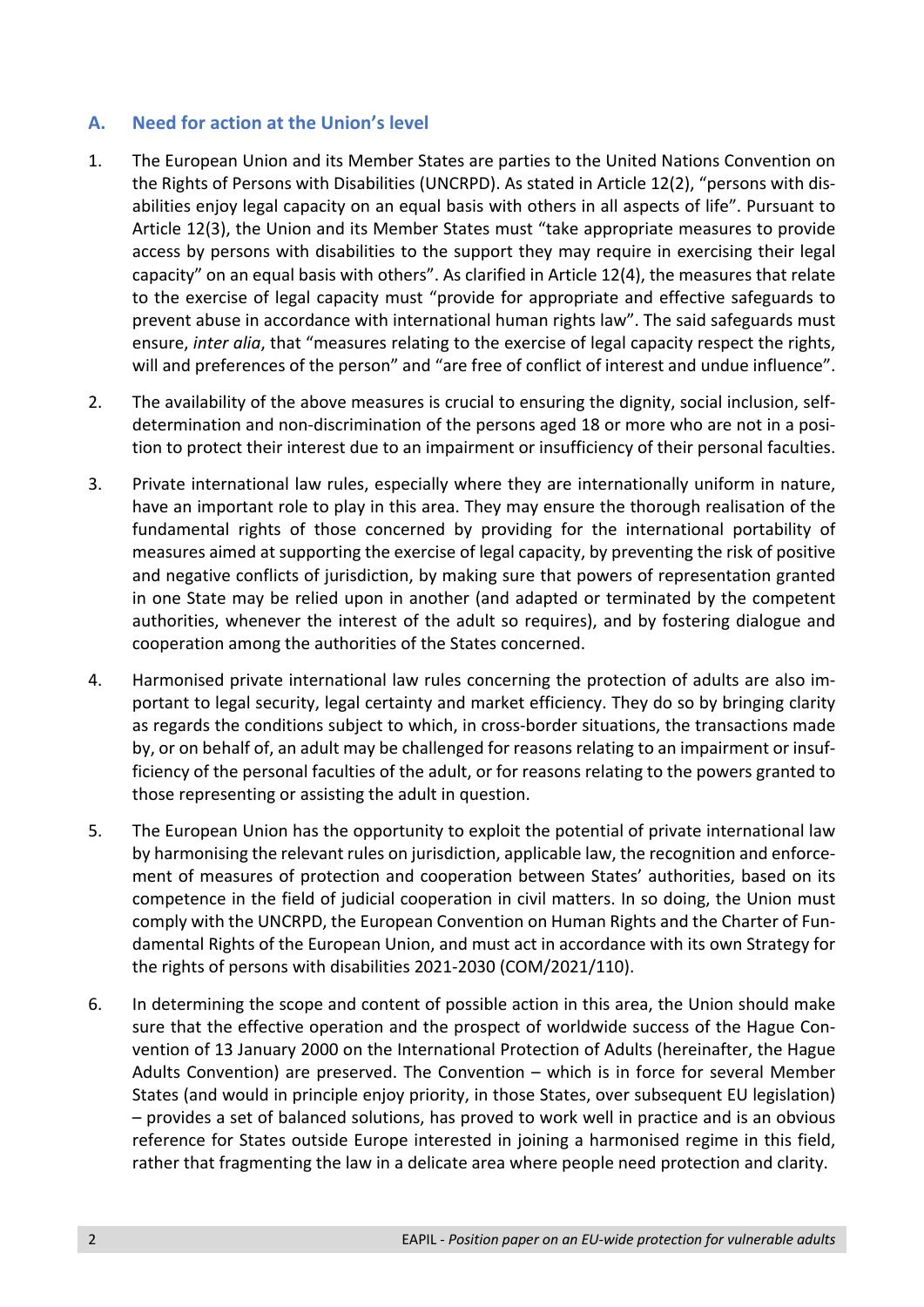## **B. Suggested approach and legal bases: external action combined with legislation**

- 7. In light of the concern expressed above, it is believed that the Union should follow a two-fold approach. It should make use of its external action to ensure that all Member States ratify, or accede to, the Hague Adults Convention (the Union cannot become itself a party to the Convention, for this is only open to States); and it should enact such legislation as may enhance the operation of the Convention in the relations between Member States.
- 8. The legal basis for the suggested action is Article 81 TFEU, on judicial cooperation in civil matters, combined with Article 216 TFEU as regards external action.

#### B.1 *The "family law" issue*

- 9. It is undisputed that Article 81 TFEU vests the Union with competence to enact measures relating to the international protection of adults. Rather, one may wonder whether the protection of adults should be deemed to fall within the scope of "family law", as this (autonomous) concept is understood for the purposes of Article 81(3) TFEU.
- 10. Admittedly, the legal traditions of some Member States regard the protection of vulnerable adults as falling within the broad category of family law. The protection of adults largely rests on concepts that are also found in several areas of family law. Actually, the adults concerned often receive support in the framework of long-term family relationships; the support provided underlies an ethic of care that is also common to family relations; and the scope and manner of operation of an adult's protection reflect a delicate balance between self-determination of the individual and public interest, which is also a general pattern of family law.
- 11. That said, the protection of adults is not concerned *as such* with family relationships. The aim of the rules on adults' protection is to ensure the dignity, social inclusion and self-determination of the adults concerned, while avoiding the risk of discrimination. The latter rules often refer to family ties, but they do not shape those ties, nor are they shaped by those ties. Additionally, situations obviously arise where support is given by an adult in the exercise of his or her legal capacity in a manner that is totally unrelated to the adult's family relationships, e.g., because no such relationships exist in the circumstances, or because the adult themselves, or the authority in charge of their protection, considers that family members should not be involved. The latter situations raise the same issues and underlie the same concerns as the situations that arise where support is provided by, or in the framework of, the adult's family.
- 12. The existing legislation based on based Article 81 TFEU supports the idea of classifying the protection of adults as a field outside the scope of "family law". Regulation (EU) No 650/2012 on matters of succession was not deemed to relate to family law, because, despite the obvious relevance of family ties to the transfer of a person's assets upon death, the institutions considered that it was essentially concerned with property and financial interests. Regulation (EU) No 606/2013 on mutual recognition of protection measures in civil matters was also not considered to deal with family law, in spite of the fact that the protection measures to which the Regulation applies are often granted to prevent domestic violence and to counter risks that arise in household or family environment. With the adoption of Regulation No 606/2013, the Union, as stated in Recital 3, aimed to secure that the protection afforded to a natural person in one Member State is maintained and continued in any other Member State to which that person travels or moves, as a means to ensure that the legitimate exercise by citizens of the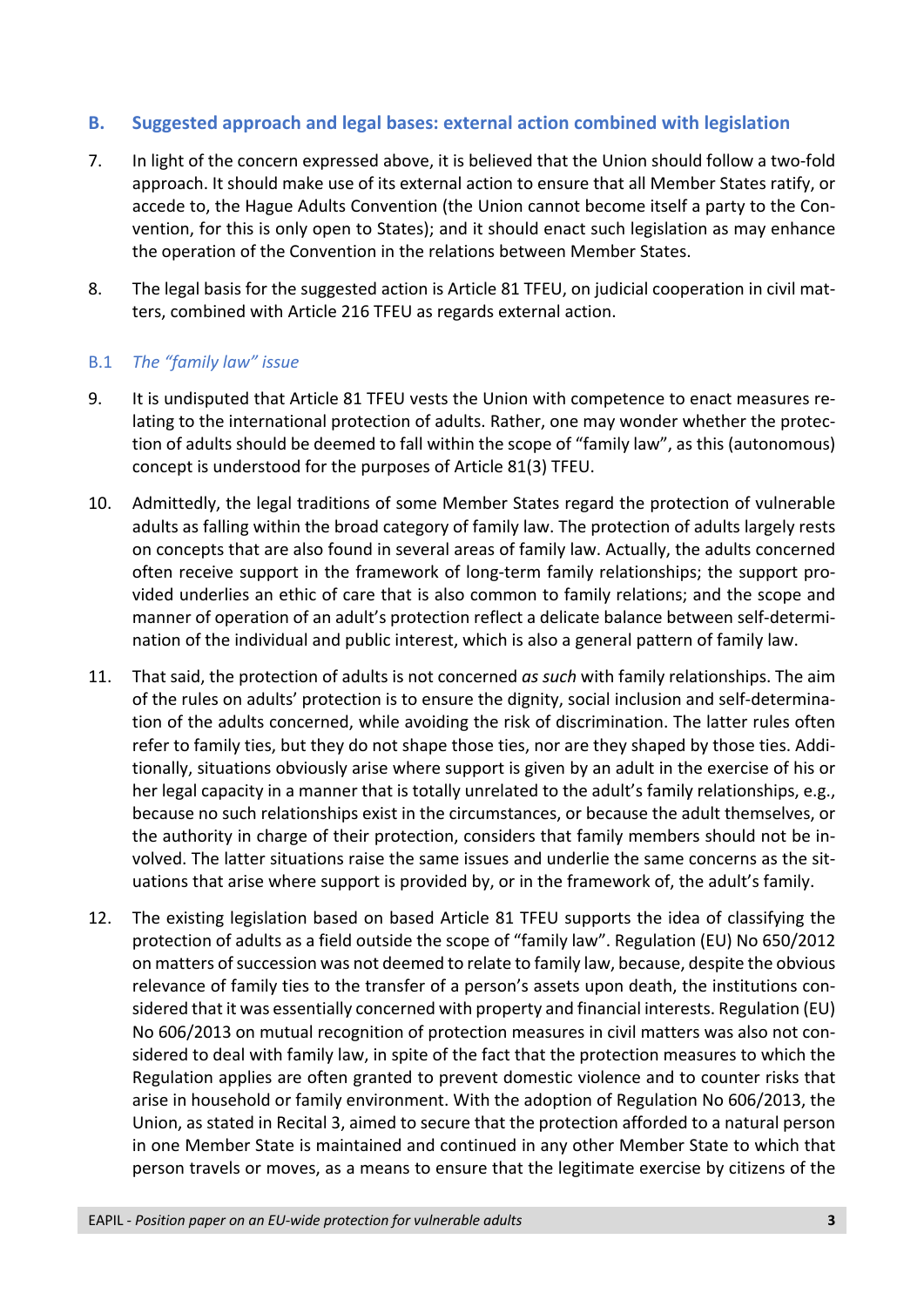Union of their right to move and reside freely within the territory of Member States, in accordance with Article 3(2) TEU and Article 21 TFEU, does not result in a loss of that protection.

- 13. The above remarks apply, *mutatis mutandis*, to such measures as the Union may adopt in the field of adults' protection. The latter measures would aim to secure that the support provided to the adult concerned under the law of one State is maintained and continued in any other (Member) State to which the adult moves or travels. To the extent to which support is provided in connection with the property and financial interests of the adult, the focus would be on the adult's ability to self-determine as regards such property and financial interests, not on the ties that could exist between the adult concerned and the members of his or her family, if any, involved in the support.
- 14. While the protection of adults should not be considered to fall as such within the purview of Article 81(3) TFEU, one may wonder where, exactly, the dividing line should be drawn between the protection of adults and family law in specific contexts. One such context is *ex lege* powers of representation, that is, powers granted by operation of law to a person with whom the adult concerned has special ties (the adult's spouse, registered partner, children, etc.) to take decisions on behalf of the adult whenever the protection of the adult's interest so requires, provided that protection is not otherwise ensured under a judicial or administrative measure or under a mandate granted by the adult themselves. The point is dealt with more specifically below in this paper.

#### B.2 *External competence*

- 15. As observed above, the European Union cannot itself become a party to the Hague Adults Convention, since this is only open to sovereign States, not to international organisations. When it acceded to the Hague Conference on Private International Law, the European Community, as it was then, declared that it would "examine whether it is in its interest to join existing Hague Conventions in respect of which there is Community competence", adding that, where this interest exists, it would "make every effort to overcome the difficulties resulting from the absence of a clause providing for the accession of a Regional Economic Integration Organisation to those Conventions".
- 16. As regards the Hague Convention on Measures for the Protection of Children of 19 October 1996, which was likewise open only to sovereign States, the Union authorised (and in fact requested) the Member States that had not already done so, to ratify the Convention "in the interest of the Union".
- 17. The Union may follow the same path for the Hague Adults Convention only if it is shown that it has external competence in respect of the latter Convention, as it had for the 1996 Convention.
- 18. Admittedly, it is not immediately clear whether such external competence exists. So far, the external side of the Union's private international law has been built on the provision whereby the Union has the power to conclude such international agreements as are "likely to affect common rules [i.e. existing Union's legislation] or alter their scope". The Hague Adults Convention would not meet that condition, given that none of the existing EU legislative measures relating to judicial cooperation in civil matters deals with the protection of adults.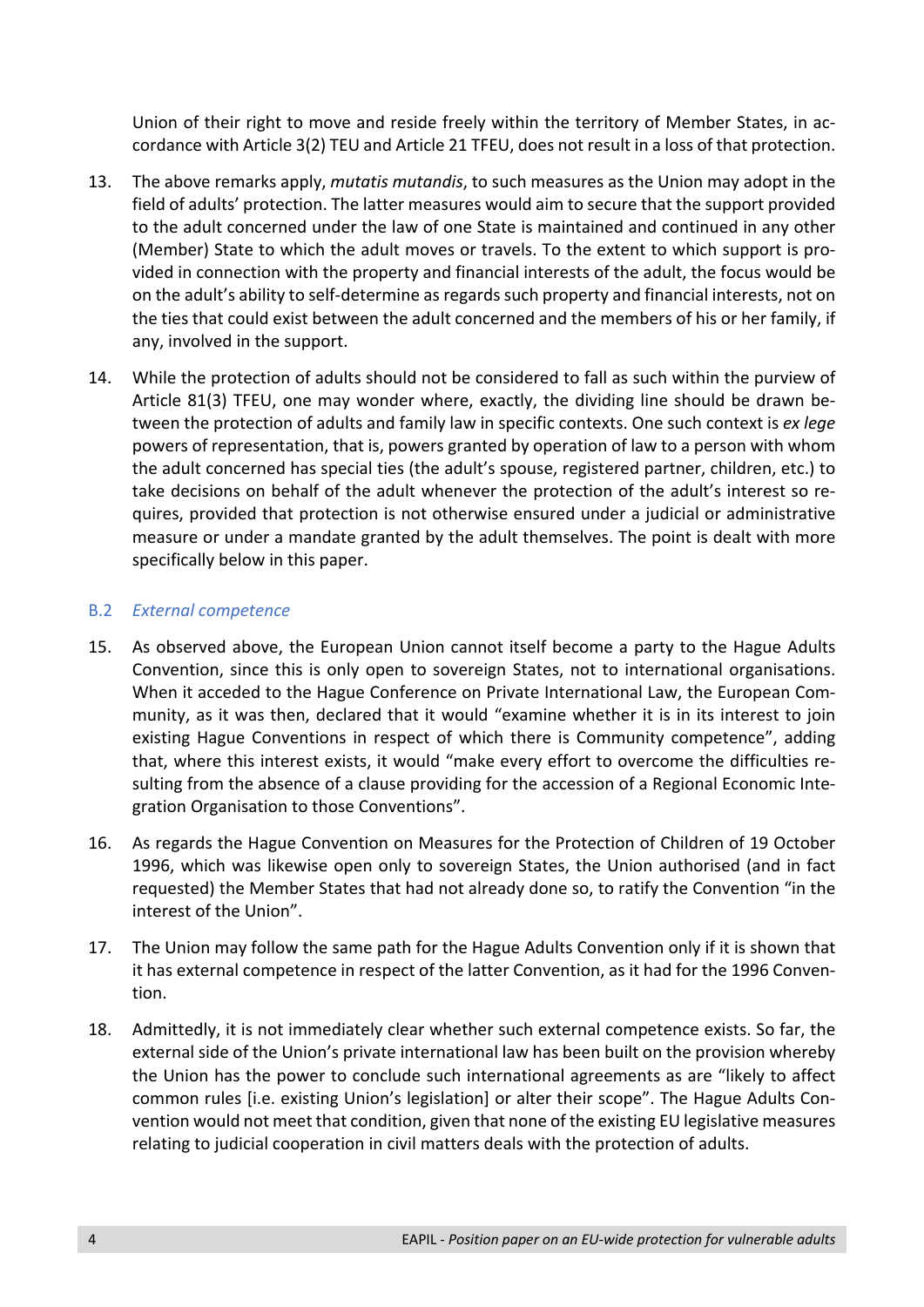- 19. Still, Article 216(1) TFEU provides for a list of *alternative* conditions that an international agreement must fulfil to fall within the external competence of the Union. Other conditions may accordingly be considered in this context.
- 20. Article 216(1) TFEU stipulates that the Union may conclude an international agreement, *inter alia*, where such conclusion "is necessary in order to achieve, within the framework of the Union's policies, one of the objectives referred to in the Treaties".
- 21. This part of Article 216 TFEU echoes the case law of the Court of Justice of the European Union. In Opinion 1/76, the Court recalled that the external competence of the Community, as it was then, "may flow implicitly" from the provisions of the Treaties, in the sense that "whenever Community law has created for the institutions of the community powers within its internal system for the purpose of attaining a specific objective, the Community has authority to enter into the international commitments necessary for the attainment of that objective even in the absence of an express provision in that connection". The described scenario does not only cover cases in which internal power has already been used in order to adopt measures within the attainment of common policies: "[a]lthough the internal Community measures are only adopted when the international agreement is concluded and made enforceable […], the power to bind the Community vis-a-vis third countries nevertheless flows by implication from the provisions of the Treaty creating the internal power and in so far as the participation of the Community in the international agreement is […] necessary for the attainment of one of the objectives of the community".
- 22. Two conditions must be fulfilled for the Union to have the power to conclude an international agreement on this basis. The agreement must come within the purview of the policies of the Union, and its conclusion must appear to be necessary to achieve one or more of the objectives referred to in the Treaties. The Hague Adults Convention clearly meets the former requirement, since it deals with issues within the scope of Article 81 TFEU. It is more difficult to determine whether the latter condition would also be complied with.
- 23. It is more difficult to say how the criterion of "necessity" ought to be understood. In his conclusions regarding case C-600/14, *COTIF I*, AG Szpunar expressed the view that the criterion should be "interpreted broadly" (para 101). He argued that, "[i]n that regard, the political institutions with competence have a wide margin of discretion", and suggested that the criterion of necessity "could even be regarded as a simple declaratory confirmation of the principles of subsidiarity and proportionality". In its subsequent ruling, the Court did not explicitly disagree with the latter findings.
- 24. Arguably, the assessment of whether the conclusion of the Hague Adults Convention would be "necessary" to achieve the objectives set out in the Treaties comes in two steps.
- 25. The *first* step consists in identifying the objectives, among those referred to in the Treaties, that the Hague Convention would serve if it were in force for all the Member States. The Convention, it is contended, would make it easier for the Union to ensure the protection of the fundamental rights of those concerned, in line with Article 6 of the TFEU; it would foster the free movement of citizens, consistent with Article 3(2) of the TEU; and it would help combat social exclusion and discrimination, as required by Article 3(3) of the TEU. The functioning of the internal market, it is submitted, would likewise be more effectively and more thoroughly secured if the Convention were in force for all Member States.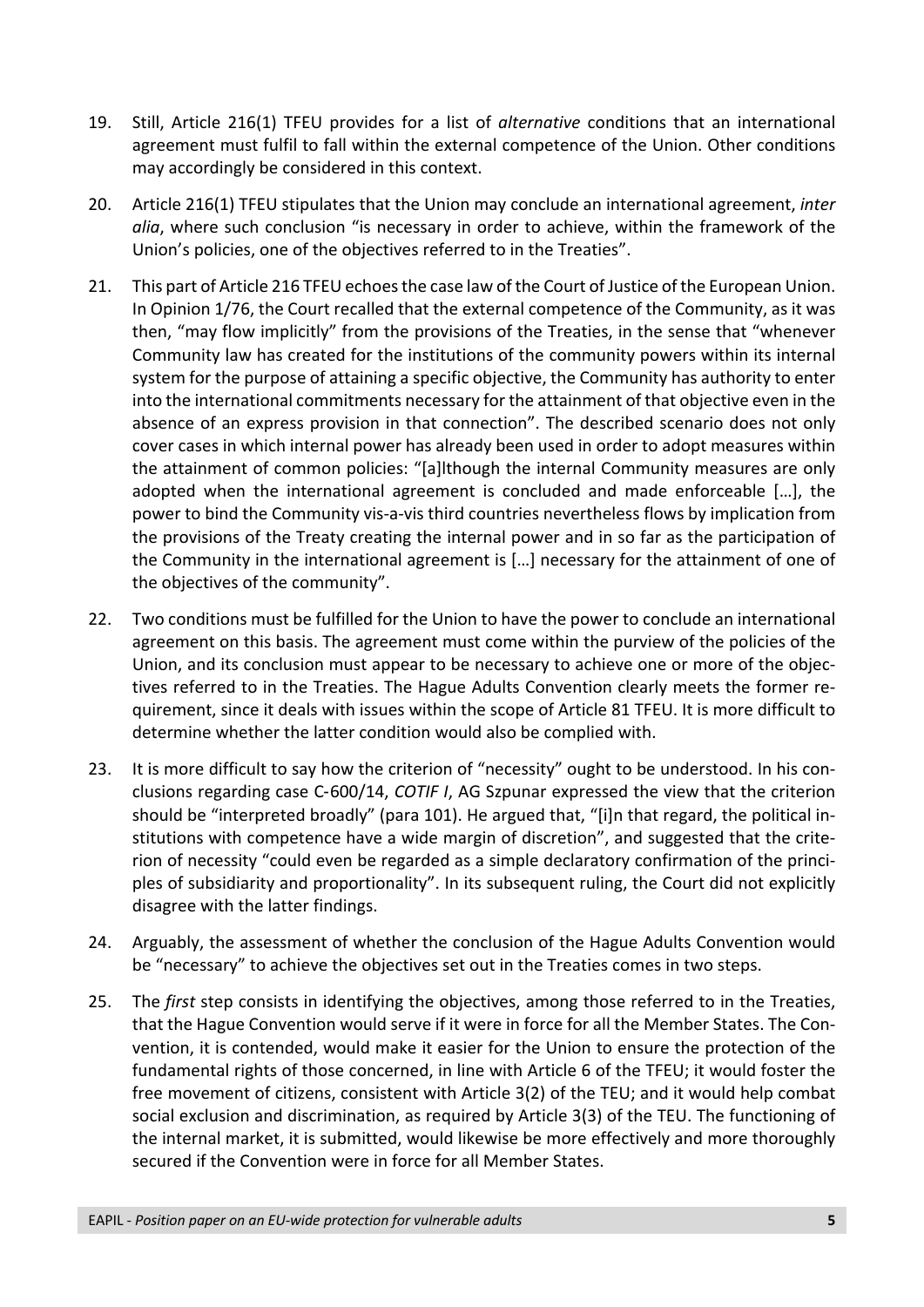- 26. The *second* step consists in determining whether the conclusion of the Hague Convention would be needed to attain the said objectives. Various rulings of the Court of Justice provide guidance regarding the way in which the requirement of 'necessity' ought to be understood for the purposes of Article 216 TFEU. The precise implications of those rulings are debatable.
- 27. One key element, it is contended, is whether a distinction can be made, within the framework of the agreement concerned, between situations that solely affect the EU, on the one hand, and situations that affect a Member State of the Union and a third country, on the other. If a clear distinction can be made between intra-EU situations and extra-EU situations, then the conclusion of the agreement can hardly be deemed to be "necessary" to attain the objectives of the Treaties. Conversely, where purely intra-European situations are not practically distinguishable from extra-EU situations, then the conclusion of the agreement appears "necessary" to achieve the pertinent objectives.
- 28. The 2017 ruling of the Court of Justice in *COTIF I* provides an interesting illustration of this notion. The judgment concerned the proposed amendment to an agreement designed to establish common rules applicable to international transport, including with respect to transport to or from the territory of a Member State, or passing across the territory of one or more Member States, as regards parts of the journey that take place outside EU territory and, generally, also as regards parts of the journey that take place on EU territory.
- 29. Opinion 2/15, of 16 May 2017, is also interesting in this respect. It concerned the conclusion of the Free Trade Agreement between the European Union and the Republic of Singapore. The Court resorted to the "necessity" test with respect to the provisions in the latter agreement relating to non-direct foreign investment, a matter for which the external competence of the Union is not provided for in the Treaties or in a legislative act of the Union. The Court held that the conclusion of the agreement was "necessary" to achieve the objectives referred to in the Treaties on the ground that, since "the free movement of capital and payments between Member States and third States, laid down in Article 63 TFEU, is not formally binding on third States, the conclusion of international agreements which contribute to the establishment of such free movement on a reciprocal basis may be classified as necessary in order to achieve fully such free movement, which is one of the objectives […] of the FEU Treaty".
- 30. Admittedly, it is not obvious that one can rely on Opinion 2/15 and *COTIF I* for the purposes of assessing the existence of external competence in a field such as judicial cooperation in civil matters. Both Opinion 2/15 and *COTIF I* concern policy fields, namely capital movements and transport, the objectives of which are explicitly described in the Treaties in terms of thirdcountry relations: Article 63 TFEU speaks of "restrictions on the movement of capital … between Member States and third countries", while Article 91(1)(a) TFEU refers to "international transport to or from the territory of a Member State or passing across the territory of one or more Member States". Article 81 TFEU, it is true, does not use the same language. The latter provision, however, has been consistently understood as involving a reference both to intra-EU situations and situations involving a third country. This is attested, *inter alia*, by the *erga omnes* effect of the Union's conflict-of-law rules (see, e.g., Article 2 of Regulation (EC) No 593/2008 on the Law Applicable to Contractual Obligations) and by the provisions on *lis pendens* and related actions involving a third country as are found in Articles 33 and 34 of Regulation (EU) No 1215/2012.
- 31. Reliance on Opinion 2/15 and *COTIF I* is accordingly appropriate also in the area of judicial cooperation in civil matters.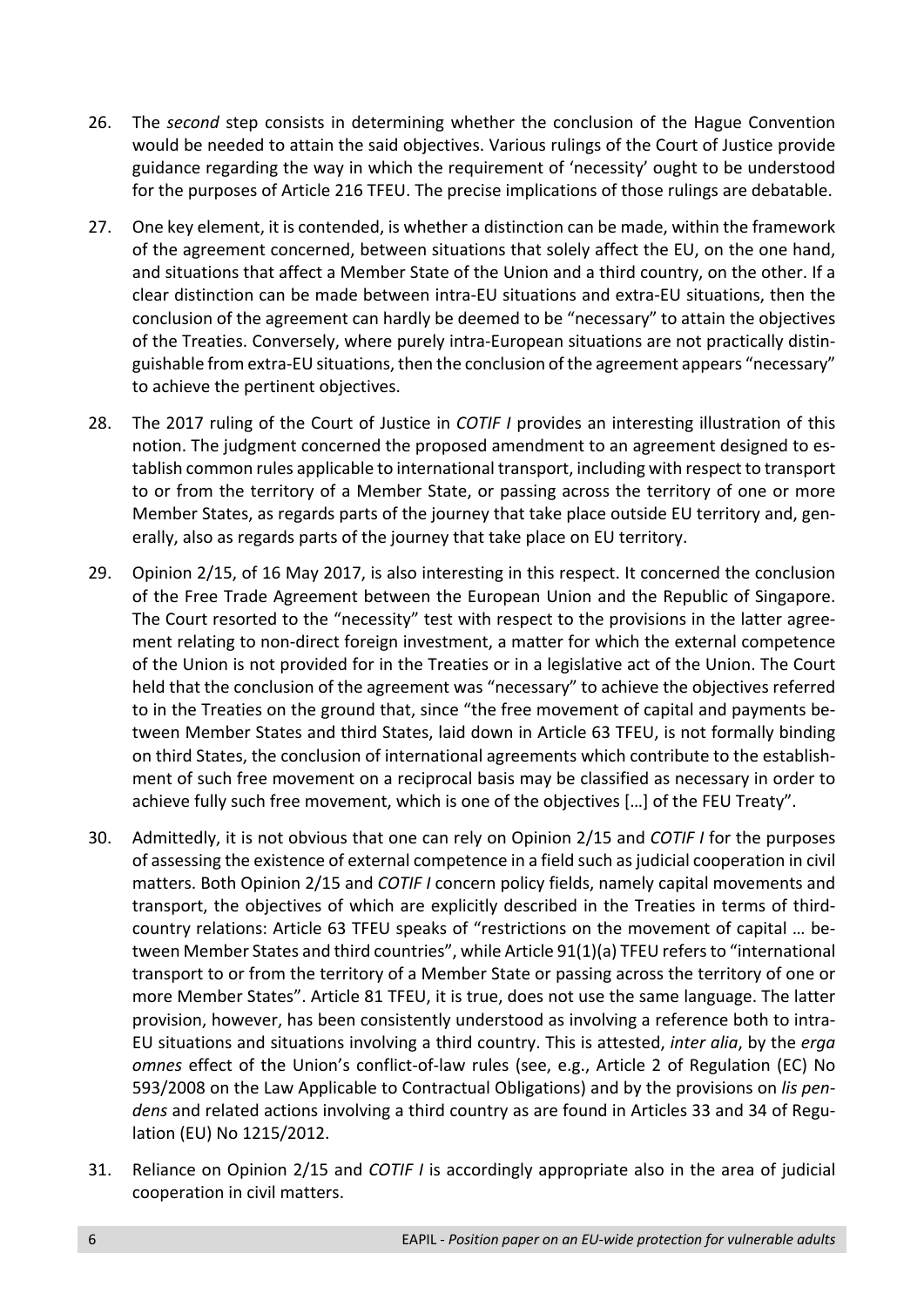- 32. Now, the protection of adults is precisely an area of law where a clear distinction between intra-EU and extra-EU situations would hardly make sense
- 33. Vulnerable adults increasingly move from one country to another, both within the territory of the Union and outside of it. The property of a vulnerable adult, for its part, may consist of assets located in several States: these, too, may be Member States of the Union or third countries. Additionally, since an adult may be in a situation of vulnerability for several years, if not decades, situations may arise where the personal or property interests of the person concerned move from within the Union to a third country, and vice-versa, several times during the life of the adult concerned.
- 34. All this seems to suggest that the conclusion of the Hague Adults Convention would make sure that the above scenarios are dealt with under one and the same set of basic rules, no matter whether (and the extent to which) the situation is connected, or becomes connected, to a third country.
- 35. All in all, given the peculiarities of the protection of adults, the objectives of the Treaties mentioned above – the protection of the fundamental rights of those concerned, the free movement of citizens, the fight against social exclusion and discrimination, etc. – would not be thoroughly fulfilled if a unitary basic framework were lacking.
- 36. Actually, a number of practical problems could arise in cases involving a 'highly-mobile' vulnerable adult if the Hague Adults Convention were in force for some, but not all, Member States.
- 37. The following case provides an illustration of the above assertion. Suppose that Chloé, a citizen of the Union, benefits from a measure of protection issued in Switzerland, where she has settled. She has a brother in France and a sister in Italy, whom she regularly visits. She owns assets in both France and Italy. France is a contracting State of the Hague Adults Convention, like Switzerland. Italy is not.
- 38. The described situation is such that:
	- (i) The measure of protection given in Switzerland is recognised in France under the Convention, whereas its recognition could in principle be denied in Italy, since Italy has not ratified the Convention and its domestic rules regarding recognition differ from those in the Convention.
	- (ii) The Convention would prevent the risk of negative and positive conflicts of jurisdiction to the extent to which they arise in France and Switzerland, while it would be of no avail in the relationship between Italy and Switzerland, and in the relationship between Italy and France.
	- (iii) French authorities would follow the same conflict-of-laws rules as the Swiss authorities (the rules in the Convention), and eventually consider that the substance of the protection is governed by one and the same law, whereas Italian authorities would stick to the Italian conflict-of-laws rules, and may well conclude that a different law applies to the matter.
- 39. The above scenario is likely to make it difficult for Chloé to actually get the support she may need in the exercise of legal capacity, as she moves from Switzerland to France and Italy. It is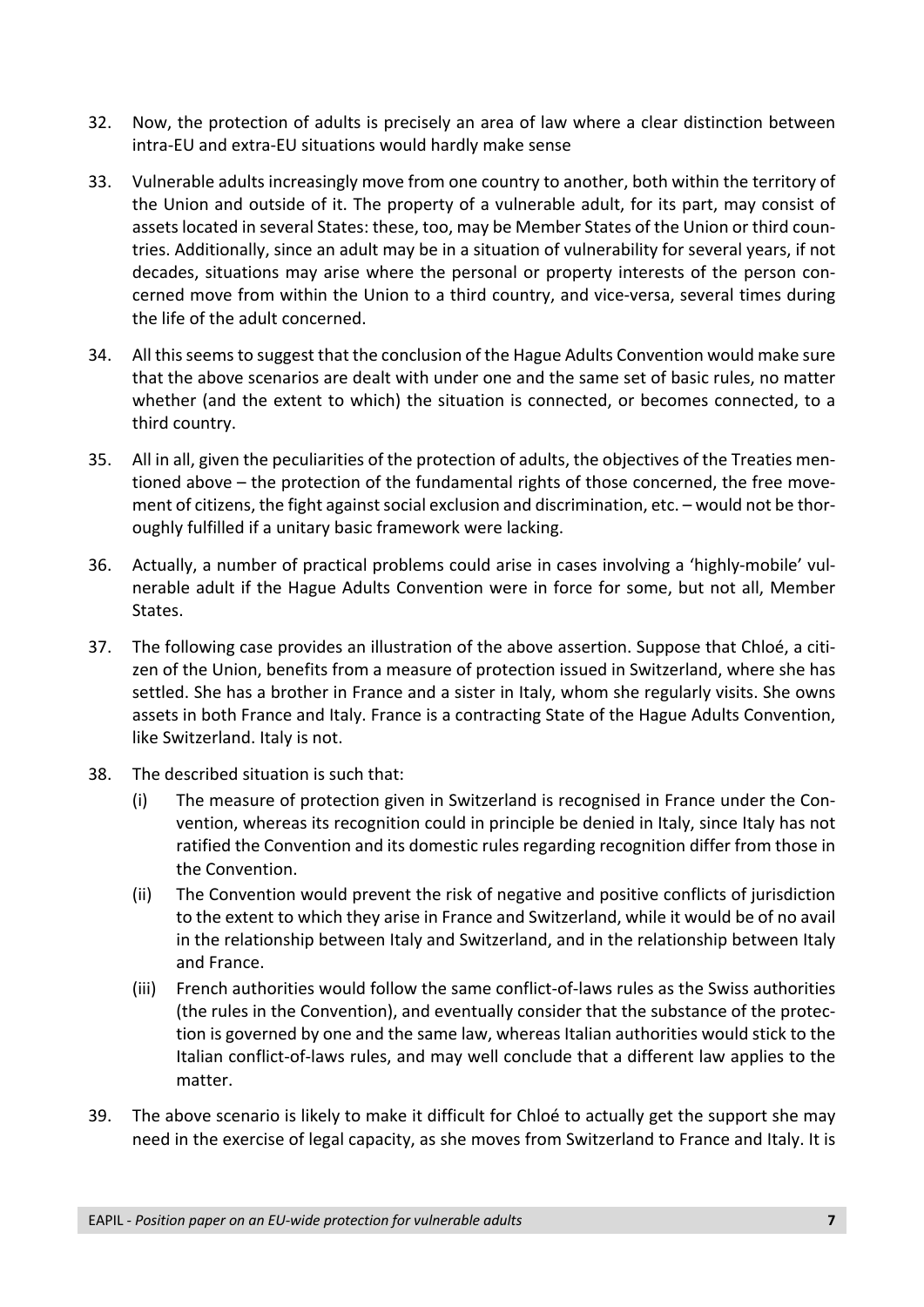also likely to undermine legal security and legal certainty for all those concerned, including her brother and sister, and those in charge of providing support.

- 40. The only way to address these difficulties is to make sure that all Member States are ultimately a party to the Hague Convention, while promoting the broadest possible ratification of the Convention by third countries.
- 41. The Union should ultimately consider that it has external competence to conclude the Hague Adults Convention, and, accordingly, that it may request the Member States that have not yet done so to ratify, or accede to, the Convention, "in the interest of the Union".

## **C. Legislation aimed at enhancing the Hague Convention**

- 42. The European Union, as suggested above, should not content itself with ensuring that the Hague Adults Convention enters into force for all Member States. It should also pass legislation aimed to enhance the operation of the Convention in the relations between Member States, without interfering with the operation of the Convention in the broader international context or undermining its prospects of success in the global arena.
- 43. All this would ultimately result in a basic regime of a universal character (the Hague Convention), coupled by a special regime that would improve the latter at a regional level.
- 44. For the purposes of this position paper, only two such improvements will be considered, namely: the enactment of legislation that would enable the adult concerned, at a time when they are still in a position to self-determine, to choose the court with jurisdiction over their protection, and the enactment of legislation regarding the law applicable to *ex lege* powers of representation.
- 45. The former innovation would be of significant practical importance. The latter is concerned with an aspect that has only rarely been discussed in literature, so far. Other improvements have been suggested by scholars and practitioners. The present paper should not be understood as either endorsing or rejecting such other suggestions.

# C.1 *Choice of court by the adult concerned*

#### a. The current state of affairs

- 46. The Hague Adults Convention provides for the jurisdiction of various courts (or other authorities), but no explicit choice by the adult at a moment that they are still capable of making such a choice. The question arises whether a future instrument of the Union should introduce a possibility for the adult to make such a choice of court and, if yes, the modalities, safeguards and limitations for such a choice. This question is relevant in light of the special weight accorded by the UNCRPD and other sources to the autonomy of persons with disabilities.
- 47. The main jurisdiction rule in the Hague Adults Convention refers to the court of the adult's habitual residence (Article 5). This is a sensible rule, which allows the court closest to the life of the adult to make arrangements that fit into the social structure and services of the place where the adult lives. This is in line with jurisdictional bases in non-commercial law instruments of the EU, such as Regulation (EU) 2019/1111 on matrimonial matters and matters of parental responsibility and Regulation (EU) No 4/2009 on maintenance obligations, as well as with connecting factors appointing applicable law in instruments such as Regulation (EU) No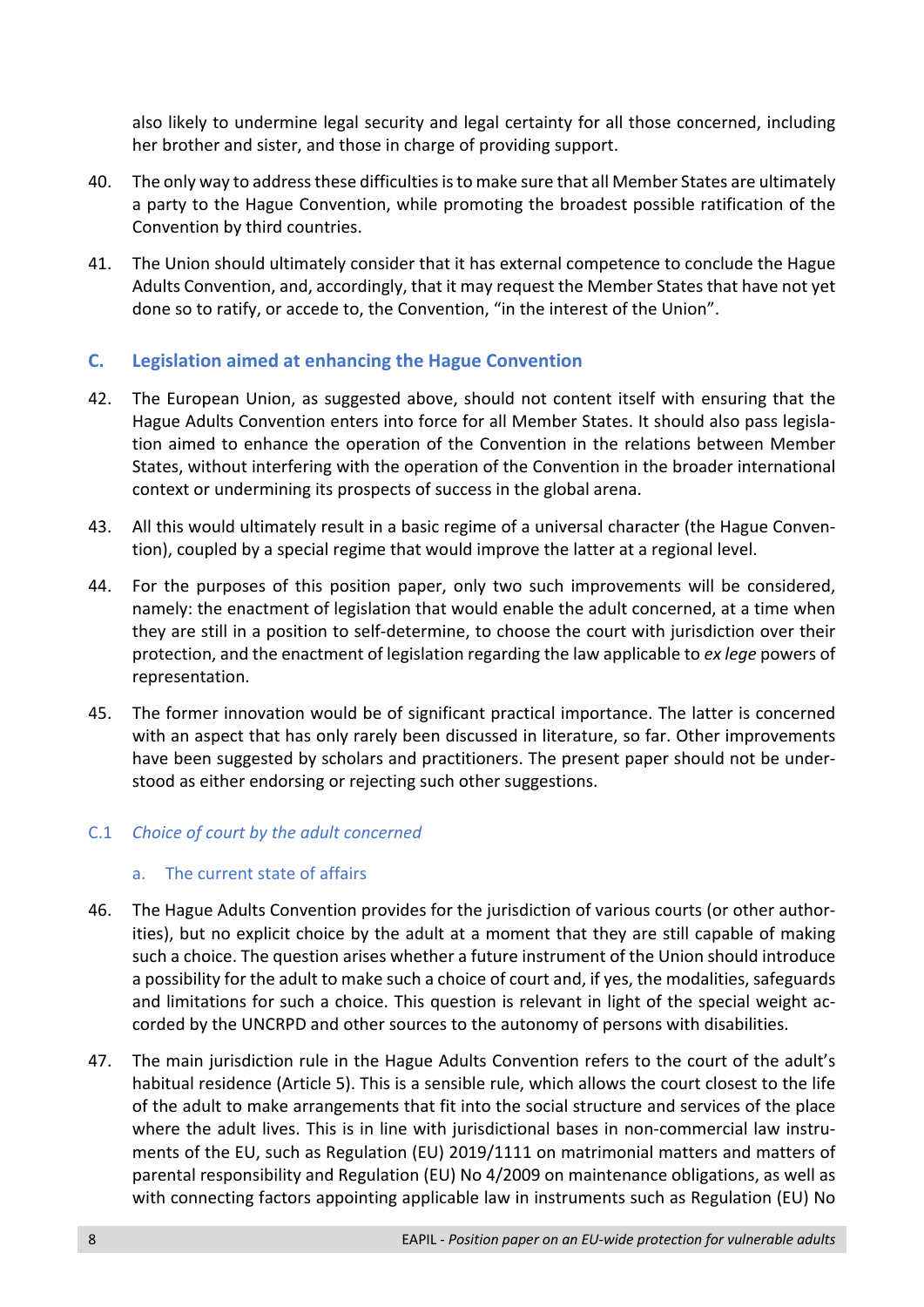1259/2010 on the law applicable to divorce and legal separation or the Hague Maintenance Protocol of 2007, to which the Union is a party.

- 48. The Hague Adults Convention's jurisdiction rules have some flexibility. *First*, the court of the adult's nationality may in some instances issue measures of protection if it considers that it is in a better position to assess the interests of the adult (Article 7). *Second*, a court of the place where property is located can take measures with regard to such property (Article 9). *Third*, a court with jurisdiction may transfer the case to another court (Article 8). This may be done the court's own motion or upon an application of another court. The Convention contains a list of courts to where a case can be transferred through this provision (Article 8(2)). This list refers to the State of the adult's nationality, the previous habitual residence, a State where property is located, a State whose authorities the Adult chose to take measures of protection, the State of the protecting person's habitual residence, and the State where the Adult is present. It is interesting to note that an adult is thus implicitly permitted to choose the authorities that could take measures of protection, while the Convention does not treat this as a direct choice of court but only as a consideration for the transfer of the case. This is because the drafters wished to make the choice subject to the control of the authorities in the State of the adult's habitual residence due to the adult's vulnerability.
- 49. Moreover, the Hague Adults Convention allows the adult a limited possibility to choose the law applicable to powers of representation (Article 15(2)). The permitted choices relate to the adult's nationality, a former habitual residence and a State where property is located.
- 50. These three modes of flexibility for jurisdiction and the limited possibility for choice of law provide a starting point for considering whether choices of court should be permitted and if such choice should be available but restricted, which courts should be available.

# b. Striking a fair balance between self-determination and protection

- 51. Various EU instruments, also in the non-commercial field, contain elements of party autonomy. In light of the Union's commitment to equal rights and self-determination by the disabled, it would make sense to allow adults to choose a court to issue protective measures over their person and/or their property as well. The difficulty is the precarious balance between autonomy and protection that is omnipresent when legislating in the field of vulnerable adults.
- 52. Other EU instruments in non-commercial matters have consistently taken the approach that persons in a potentially weak position, such as spouses, maintenance creditors, children, persons drafting wills, should be protected, including when they make choices. This can be done by a limitation of the available courts that they are permitted to choose. The available courts are generally courts that are considered to have some connection to the person(s). One might question whether such abstract protection is really useful: on the one hand, the fact that the court is in some way close to the person might ensure that the court is better placed to take account of the interests and issue measures tailored to their location and their needs. On the other hand, the abstract approach takes no account of the measures available to the court; it is unrelated to the law that that court can apply.
- 53. EU law often also seeks to provide protection on a concrete level by introducing a check by an authority. This check entails making sure that the person was not unduly influenced and made a free and informed choice. Note that concrete protection might be granted by stringent rules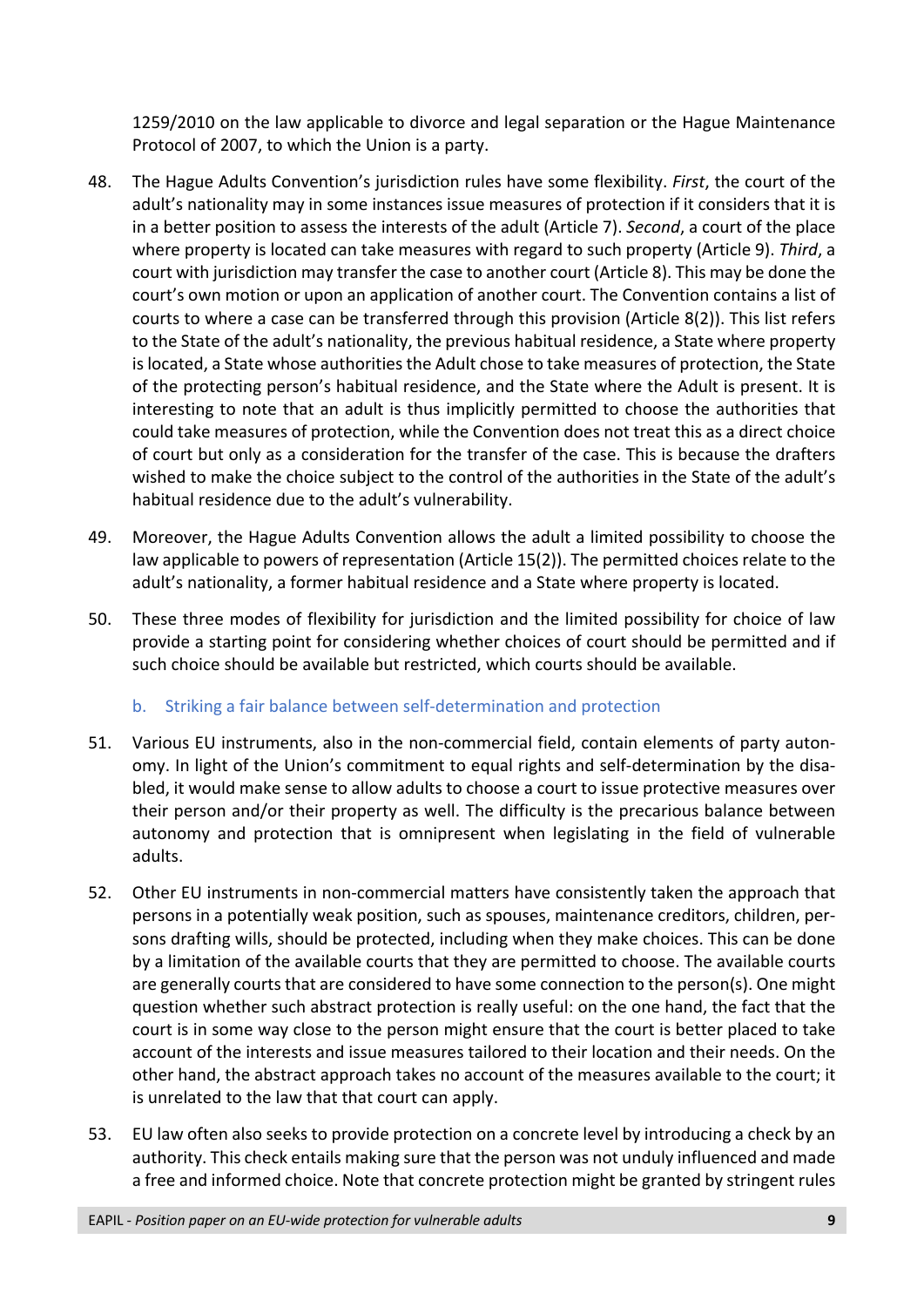on formal validity, such as requiring a notarial document (in Member States where this option is available) or a document drafted by a lawyer confirming that they advised the client. The check can be done by a notary or lawyer at the point in time that the choice is made or a court at the point that the choice is being used. A check could also be required at both these points in time. This and similar checks should in any way be shaped in a manner that they can be integrated to already existing safeguards provided by the legal systems of Member States, having regard to their diversity.

- 54. A specific difficulty with regard to the choice by adults, different from all the fields in which the EU has legislated up until now, is that the adult is fully capable when making the choice of court (e.g., as part of a power of representation) but often no longer has full legal capacity at the time the choice is to be used, i.e., when the matter is brought to the chosen court.
- 55. The question arises whether the abstract and/or concrete protections explained above are suited to address this difficulty. Starting with protection on the abstract level: a limitation of the available choices might exclude the possibility of choosing an unrelated court. However, this is no guarantee that the most efficient court is chosen, neither that the consent to the choice was real, free, uninfluenced and informed. Moreover, the point in time at which the choice was made and the point at which it is used might lie very far apart. If using abstract protection, the available choices should therefore take into account both these points in time. The attachments allowed should be sufficiently broad. They should include, among others, nationality or habitual residence at the time of the choice or of the proceedings, location of relevant property, the habitual residence of the person designated to take care of the adult.
- 56. Turning to concrete protection concerning the granting of powers of representation, the Hague Adults Convention sets only the requirement that the choice must be in writing and no requirement exists that a specific authority be involved. The existence of the power of attorney is determined by the applicable law, i.e., the law of the adult's habitual residence or the chosen law. It might be useful to insert more protection at this level, in order to ensure that at the time of drafting, the adult really made a free and informed choice.
- 57. The question arises whether a choice of court should always related to the granting of powers of representation. Such a power of representation is the obvious place to insert a choice of court for latter matters, but it is also conceivable that an adult does not specifically appoint a representative but expresses the desire that a particular court should treat the matter concerning their protection if that ever becomes necessary. Such choices should be permissible. As explained above, the Hague Adults Convention only indirectly allows such choices and subjects them to the control of the court of the State of the adult's habitual residence. Within the EU, where the principle of mutual trust is embedded, the chosen court can be trusted to perform the control: it should not be required that the court of the adult's habitual residence performs the control.
- 58. The choice of court will have an influence on the applicable law, since the general rule on applicable law is that the court applies its own law (Article 13).
- 59. Consideration should be given to the nature of the choice of court. Is there a presumption that the choice is exclusive unless otherwise indicated, or is the choice to be regarded as the addition of a court with jurisdiction? The proposal is that there should be no presumption of exclusivity. The choice should provide an extra available forum without removing the forum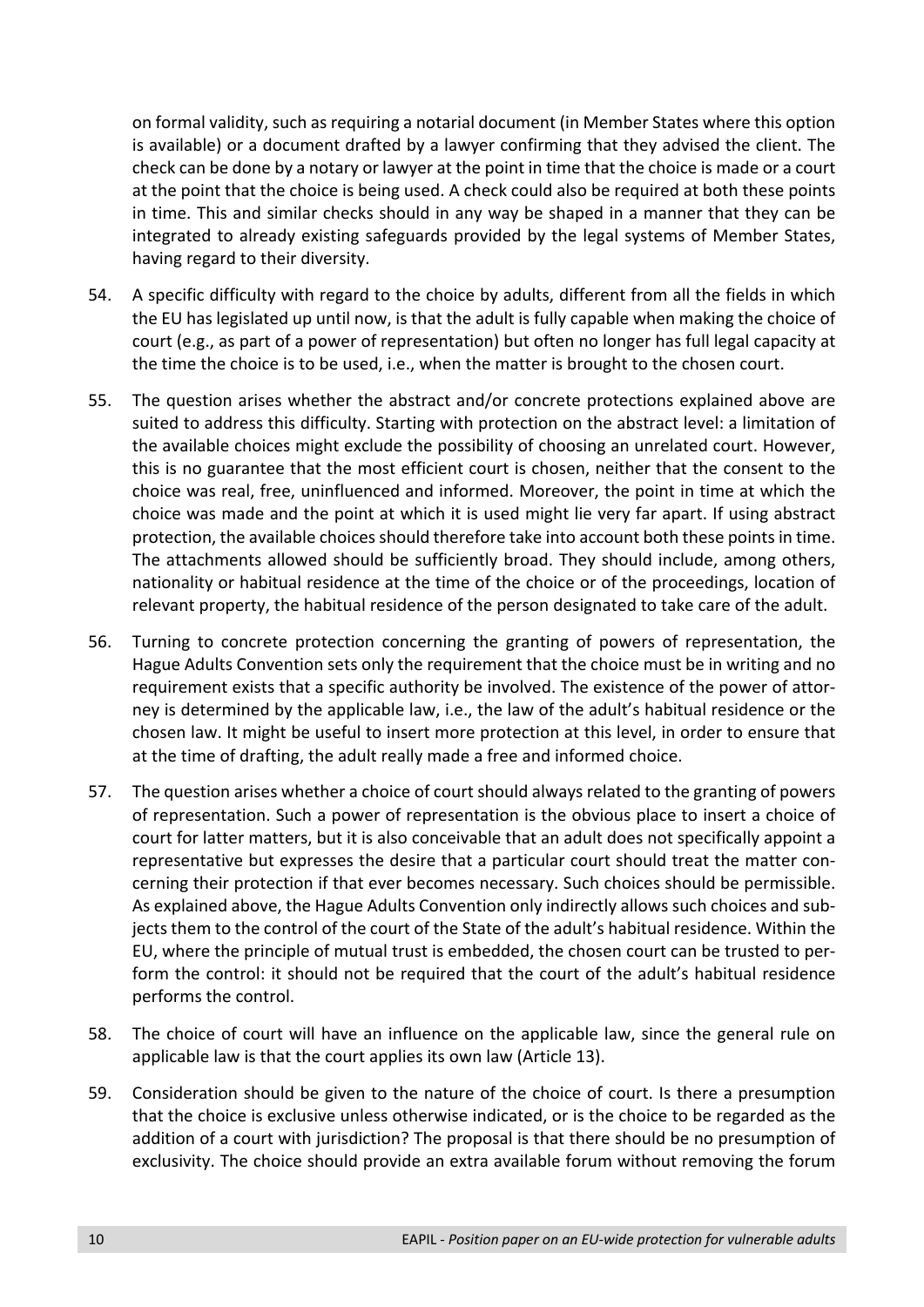of the habitual residence (the availability of which is generally in the interest of the adult), unless the adult has made explicit that the choice is to be to the exclusion of that forum.

60. If a future EU instrument introduces the possibility to choose a court, the instrument should pay attention to the complex question of disconnection, as addressed in Article 49 of the Convention. States outside the EU that are bound by the Hague Adults Convention (at the moment only Monaco, Switzerland and the UK, but only as far as Scotland is concerned) will not recognise the choice of court when applying the Convention. If an Adult for instance has their habitual residence in Switzerland but chooses a court in Austria, the Swiss courts will not refrain from taking jurisdiction, unless under the transfer provision. The disconnection should therefore be such that the EU instrument will only apply if both the habitual residence of the Adult and the chosen court is in the EU at the moment of the proceedings.

## c. The possible options

- 61. In light of the above discussion, three options could be considered for possible EU legislation regarding choice of court by the adult concerned:
	- (i) The EU could enact legislation that would confer jurisdiction on the courts of a Member State chosen by the adult, subject to appropriate safeguards aimed to ensure the genuineness of consent (such as a requirement that the adult in question was provided information regarding the implications of a choice, or the absence thereof, prior to making the choice itself), provided that the adult has a specific connection with the Member State in question (e.g., had their habitual residence there previously, or it is the place of the habitual residence of a person with attributed or *ex lege* powers of representation). If a rule to this effect were in place, the court chosen by the adult would *immediately* have jurisdiction to rule on the protection of the adult, rather than as a result of a transfer pursuant to Article 8(2)(d) of the Convention.
	- (ii) The EU could enact legislation that would confer jurisdiction on the courts of the Member State whose law was chosen by the adult, pursuant to Article 15 of the Hague Adults Convention, to govern powers of representation, subject to appropriate safeguards, as above. This option is different from the previous one in that a choice by the adult would confer jurisdiction (instead of merely permitting a transfer) only where the choice would be "aligned" with a previous or simultaneous choice of law.
	- (iii) The EU could enact legislation that, without introducing any jurisdiction-conferring rule, would require the courts of a Member State to transfer the case, pursuant to Article  $8(2)(d)$  of the Convention, on to the court of another Member State, chosen by the Adult, whenever certain conditions are met (e.g., whenever it is established that the adult choose the law of the latter Member State in accordance with Article 15 of the Convention). This option is different from the two preceding options in that it would not derogate, properly speaking, from the Convention: a rule to this effect would merely affect the operation of Article 8(2)(d) of the Hague Adults Convention by clarifying the circumstances in which a transfer ought to take place in accordance with that provision.
- 62. The three options illustrated above may be described as follows:
	- (i) The first option is the most far-reaching; it would promote the self-determination of the adult, but it would have a significant impact on the Hague Adults Convention. Admittedly, this may result in positive conflicts of jurisdiction between Member States and third countries (bound by the Convention). In addition, the measures of protection given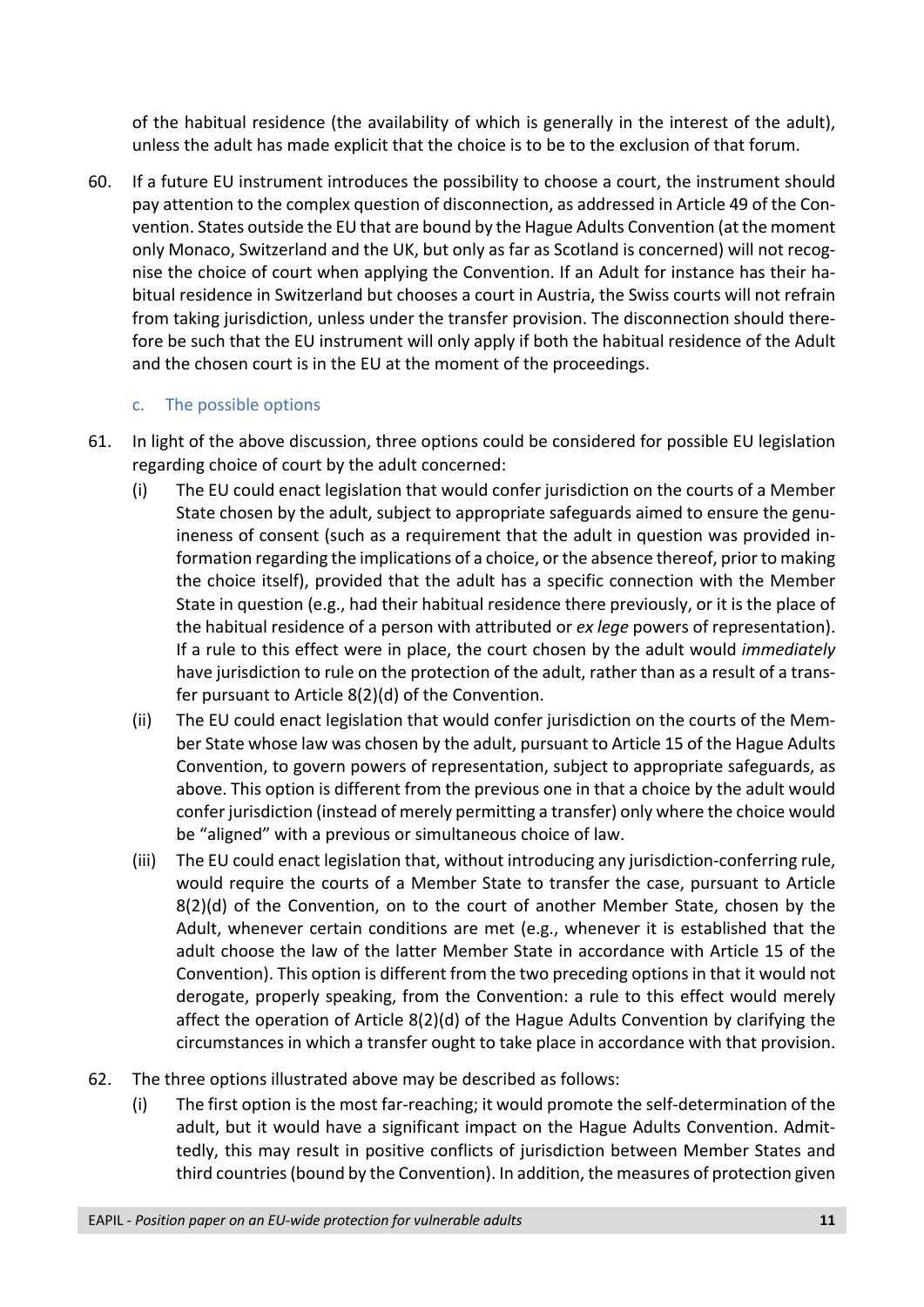by the chosen court would not be recognised under the Convention in a third country bound by the Convention. A carefully drafted disconnection rule becomes very important: the EU instrument should only apply if both the habitual residence of the Adult and the chosen court is in the EU at the moment of the proceedings.

- (ii) The second option is more moderate, but would still depart from the Convention.
- (iii) The third option is more conservative and cautious. It would preserve the operation of the Convention and simply make a transfer under Article 8(2)(d) of the Convention easier, and more rapid. If a rule were adopted based on this approach, self-determination by the adult would still be improved, compared with the Convention, albeit less prominently than under the first and the second options. Rather, since the impact on the Convention would be limited, or non-existent, the disadvantages associated with the previous options would disappear.
- 63. Further discussion appears to be necessary to arrive at a thorough assessment of the implications of further promoting autonomy in this area as regards jurisdiction.

## C.2 *Ex lege powers of representation*

- 64. The legal orders of several States include provisions whereby powers of representation arise by operation of law whenever a person suffers from a severe impairment of their abilities, so that the partner, or a family member, of the latter person may take decisions (e.g., as regards health treatment) on behalf of them. Similar provisions are found, for instance, in the Swiss Civil Code, the Austrian Civil Code, and the German Civil Code (pursuant to the newly enacted § 1358, which will become applicable on 1 January 2023).
- 65. Determining the law applicable to *ex lege* powers of representation raises some intricate problems. Article 3 of the Hague Adults Convention, on the one hand, positively spells out the kind of protective measures that may be taken under the Convention, such as guardianship, curatorship or analogous institutions, the hospitalisation of an adult, the administration of an adult's property, etc. Article 4 of the Convention, on the other hand, contains a negative list of issues to which the Convention is inapplicable, such as maintenance, property regimes in respect of marriage, succession, social security, criminal offences or measures directed solely at public safety. The general effects of marriage, however, were deliberately not excluded from the scope of the Convention, because the pertinent rules may aim at the protection of an ailing partner.
- 66. In his Explanatory Report of the Convention, Paul Lagarde explains: "[A]ny restriction on the capacity of an adult or even on the free disposal of his or her rights can only be the result of a measure of protection. One will not find, therefore, in the Convention a provision equivalent to those which, in the 1996 Convention [on Measures for the Protection of Children], determine the law applicable to the attribution or to the extinction of parental responsibility by operation of law. The Commission rejected a proposal by the Finnish and Swedish delegations to apply to the *ex lege* representation of the adult the law of his or her habitual residence. … So this question is not regulated by the Convention, even though it falls within its scope as a consequence of the marriage …".
- 67. However, the Convention does not provide for any conflicts rule applicable to a power of representation arising by operation of law. Article 13 of the Convention does not cover *ex lege*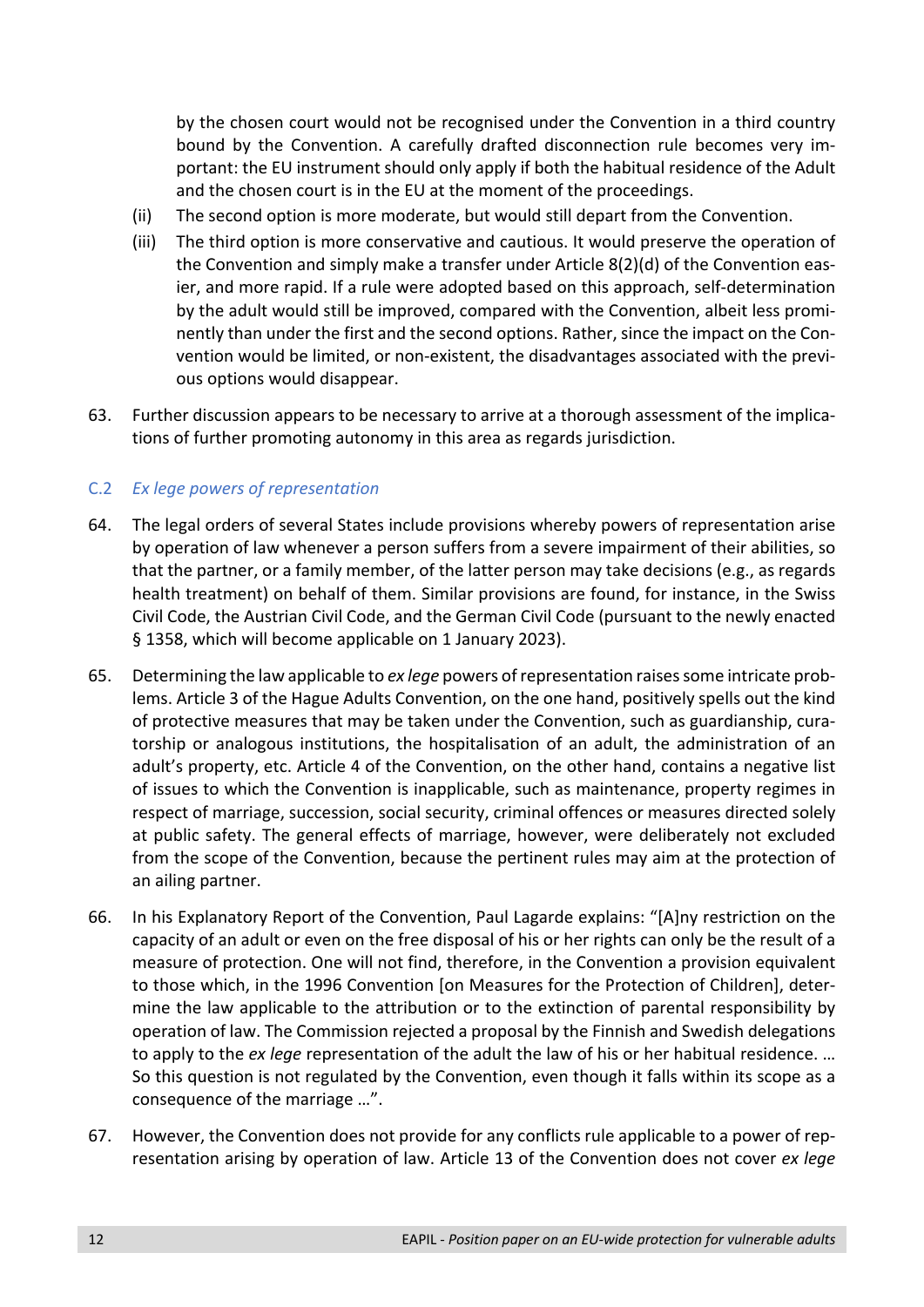powers of representation because this provision only refers to measures taken by "the authorities of the Contracting States". For its part, Article 15 only covers "powers of representation granted by an adult, either under an agreement or by a unilateral act", but not powers of representation arising by operation of law. Since the drafters of the Adults Protection Convention deliberately rejected a provision similar to Article 16 of the Hague Convention on Measures for the Protection of Children, there is, apparently, no unintended gap in the Adults Convention. One can hardly assert, in these circumstances, that the Convention should be understood as requiring that such a gap be filled by means of analogy (at the same time, nothing in the Convention seems to prevent a Contracting State from providing internally that the gap should be filled in a manner that promotes consistency with the Convention). Rather, it remains possible for a court to take an existing power of representation into account pursuant to Article 13(2) of the Adults Convention.

- 68. The private international law of the European Union does not cover *ex lege* powers arising in the field of adults' protection. The only exception, it has been suggested, arises where the law applicable to matrimonial property regimes and the property consequences of registered partnerships is determined in accordance with Regulation (EU) 2016/1103 and 1104, respectively: the same law, so the contention goes, should also determine such *ex lege* powers of representation as exist in relation to the couple's property.
- 69. In any case, determining the law applicable to *ex lege* powers of representation in the context of medical treatment, however, is a question that is left to domestic choice of law rules. In this regard, the national approaches differ considerably. In Switzerland, the law applicable to the general effects of marriage also determines whether a marriage gives rise to an *ex lege* power of representation in cases of illness. The same approach has been preferred in Germany before the reform of 2021. From 1 January 2023, a new special rule on *ex lege* powers of representation will apply. Article 15 of the Introductory Act to the Civil Code provides as follows: "In matters concerning medical treatment that is carried out in Germany, Section 1358 of the Civil Code applies irrespective of a foreign law applicable under other choice-of-law rules".
- 70. This solution is also extended to registered partnerships (Article 17b(2) of the Introductory Act to the Civil Code, as amended). Article 15 EGBGB elevates the German provision on *ex lege* powers (§ 1358 of the Civil Code) to an overriding mandatory provision (*Eingriffsnorm*). The German government justified this approach as follows: "In the interest of individuals, spouses and the health service, the proposed rule shall ensure that, in difficult and unforeseeable situations involving a conflict of laws, important medical decisions may be taken expeditiously and implemented immediately. Against this background, Article 15 of the Introductory Act to the Civil Code draft provides that § 1358 of the Civil Code applies in matters concerning medical treatment that is carried out in Germany irrespective of a foreign law applicable under other choice-of-law rules. […] This overriding mandatory provision is justified by its outstanding significance for the life and health of the persons concerned in acute emergencies as well as with regard to the proper functioning of the health service in such situations. Thus, doctors and the hospital staff are relieved from the necessity of having to determine which law might be applicable to a power of representation, and from having to ascertain and to interpret a foreign law. Instead, they may directly apply German law. This is also in the best interest of the spouses because it helps them to cope with a difficult and challenging situation, e.g., in cases of severe illness or an accident".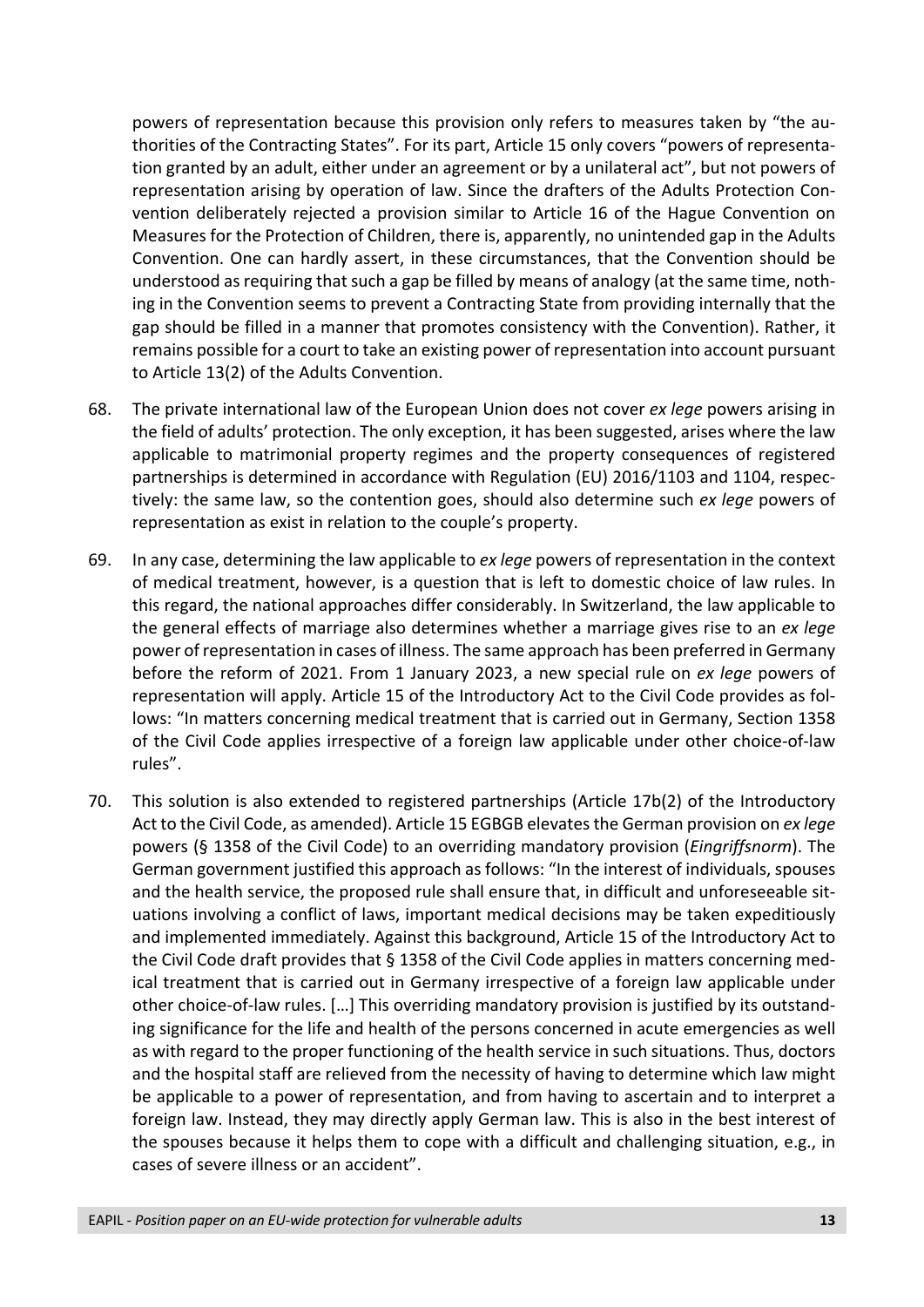- 71. Although this reasoning has some strong points, the approach underlying Article 15 of the Introductory Act to the Civil Code has some drawbacks as well. First, it leaves open the question how the law applicable to *ex lege* powers of representation must be determined if the medical treatment is carried out not in Germany, but abroad (e.g., Switzerland or Austria). In this case, a German court would have to fall back on the general conflicts rule on guardianship, protective care and curatorship (Article 24(1) of the Introductory Act to the Civil Code, as amended), which refers to the habitual residence of the adult who is to be protected. Secondly, Article 15 of the Introductory Act to the Civil Code fails to determine the law in all cases in which *ex lege* powers may not arise between spouses or registered partners, but between persons connected by a different type of (family) relationship. In Austria, for example, *ex lege* powers of representation (*gesetzliche Erwachsenenvertretung*) may be conferred on parents, grand-parents, adult children and grand-children, siblings, nieces and nephews, spouses or registered partners and a person who has lived together with the adult for at least three years in a common household (§ 269(1) and (2) of the Austrian Civil Code). Article 378 of the Swiss Civil Code contains a similarly wide catalogue. In this regard, a mandatory provision that only covers spouses and registered partners leaves many gaps in practice. Again, German courts would have to fall back on the habitual-residence-rule in Article 24(1) of the Introductory Act.
- 72. In Austria, determining the law applicable to *ex lege* powers of representation in the context of adults' protection is controversial. Most writers have proposed to apply, at least by analogy, the general rule for protective measures taken by courts, which is the nationality of the adult (§ 15 of the Law on Private International Law). Others have suggested to invoke the principle of the closest connection (§ 1 of the same Law) in order to apply the law of the habitual residence of the protected adult. This is also the solution that is now proposed in a recent reform draft for a new § 15(2) of the Law.
- 73. A few lessons may be drawn from the preceding analysis. The lack of clarity as to the determination of the law applicable to *ex lege* powers of representation may be an impediment to persons in need of medical services in cross-border situations. Legal uncertainty is also a considerable burden on doctors and hospital staff who may have to take quick decisions in cases of an emergency. The German legislature has tried to alleviate such concerns by introducing an overriding mandatory provision (Article 15 of the Introductory Act to the Civil Code).
- 74. The European Union should address the issue of the law governing *ex lege* powers of representation, and should do so in a manner that would ensure consistency with the rules provided in the Hague Convention as regards neighbouring or connected situations. Courts and other authorities may need to determine the law applicable to *ex lege* representation where the question is also raised of the existence, extent, modification and extinction of powers of representation granted by an adult, either under an agreement or by a unilateral act, the latter questions being within the scope of the Convention.
- 75. The Union, it is contended, has competence to legislate on the above issue, based on Article 81 TFEU. The fact that *ex lege* powers of representation normally rest on the existence of family ties between the adult concerned and their representative does not necessarily indicate that the matter falls within the scope of Article 81(3). The fundamental concern underlying *ex lege* representation is the protection of the adult in question. The remarks made above (para. 11) may arguably be relied upon to advocate that *ex lege* representation should not be treated as belonging to "family law" for the purposes of the latter provision.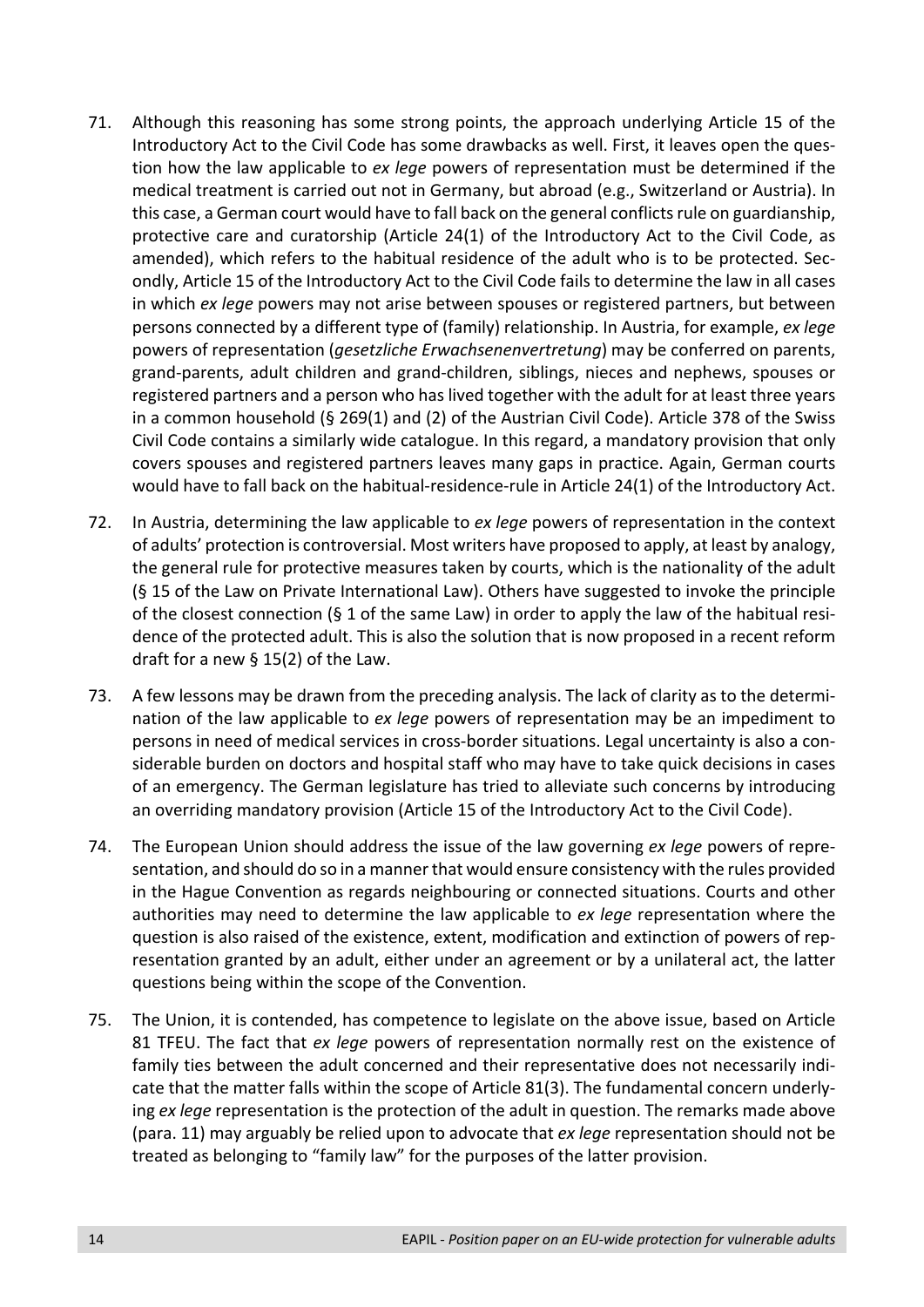- 76. At the European Union level, a solution would arguably consist in enacting a uniform conflictof-laws rule whereby *ex lege* powers of representation, regardless of the nature of the ties they reflect (whether marital, parental, etc.), are governed by the law of the State of habitual residence of the person whose protection is at issue, without prejudice to such mandatory provisions as are in force in the State in which the adult is to be protected, if and insofar as they are meant to apply whatever the otherwise applicable law. For the purposes of the above rule, habitual residence ought to be determined with reference to the time at which the powers of representation are being exercised.
- 77. The suggested provision would be consistent with the assumption whereby the habitual residence of the adult generally represents a suitable connecting factor in matters relating to protection. It would also be aligned with the provision in Article 20 of the Hague Adults Convention, according to which the conflict-of-laws rules in the Convention do not prevent the application of "those provisions of the law of the State in which the adult is to be protected where the application of such provisions is mandatory whatever law would otherwise be applicable".
- 78. The resulting picture would arguably be advantageous for both the adults concerned and such medical staff as may be required to take urgent decisions in connection to the adults in question. As a rule, the adult concerned (and their partner) would in fact be able to rely on the provisions on *ex lege* powers of representation in force in his or her country of habitual residence, no matter the Member State where such powers are exercised in the circumstances. At the same time, whenever the need arises, in particular, to take urgent decisions regarding the health of the adult in question, the doctors in a Member State would be permitted to rely on the provisions on *ex lege* representation in force in their own State, insofar as the legislation of the latter State considers that the application of those provisions is mandatory whatever law would otherwise be applicable.
- 79. The suggested compromise would prove workable, it is contended, if information were provided to the general public and those in medical facilities regarding the content of the rules on *ex lege* powers of representation in the different Member States (and, ideally, a selection of third countries). Based on this information (in the form of country profiles, or similar, to be hosted in the e-Justice portal or analogous databases), the interested persons would be able to determine in advance the implications of a change of habitual residence from one State to another as regards *ex lege* representation. State authorities would likewise be able to determine (in situations other than urgent ones) whether, in respect of which matters and subject to which limitations, *ex lege* powers of representation may be claimed in the State to which they belong in the interest of persons whose habitual residence is in another (Member) State.

# **D. Conclusions**

- 77. The European Association of Private International:
	- a. stresses the importance of private international law to the realisation of the fundamental rights of persons aged 18 and more who are not in a position to protect their interests due to an impairment or insufficiency of their personal faculty;
	- b. considers that there is an urgent need of measures of judicial cooperation in civil matters aimed to support, in cross-border situations, the exercise of legal capacity by the adults concerned;